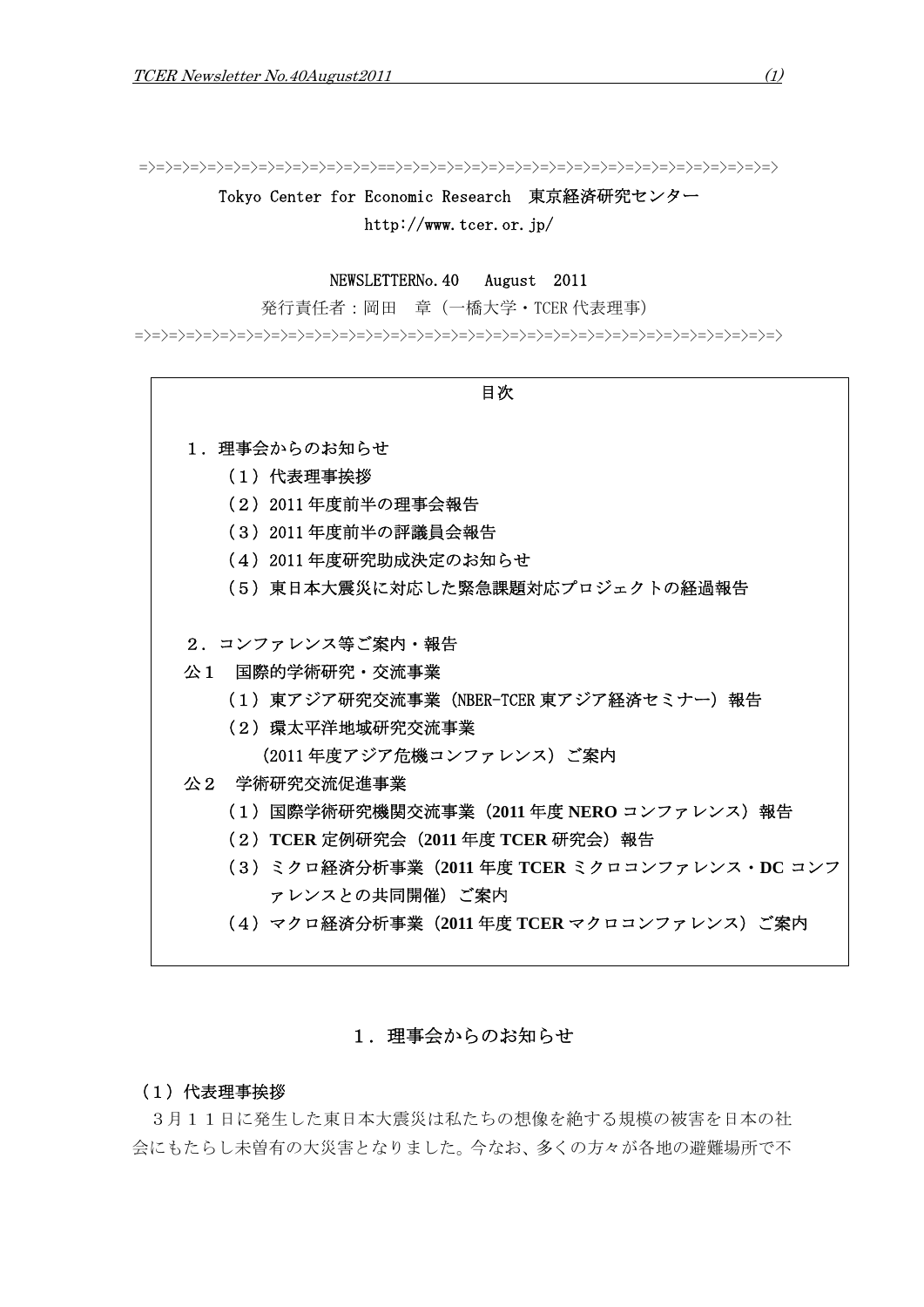自由で不安な生活を送っています。今回の大震災で犠牲になられた方々に深く哀悼の意 を表するとともに、被災された皆様に心よりお見舞いを申し上げます。また、大震災の 発生時より、救援・復興活動に献身的な努力をされているすべての方々に心より敬意を 表します。

今回の大震災からの復旧・復興のためには、国民各層のあらゆる叡智を結集する必要 があります。TCER では、経済学の研究者として私たちも多くの人々とともに大震災か らの復旧・復興の手助けをしたいという思いから、大震災発生直後の昨年度末に理事お よびフェローの有志を中心にして、公益財団法人における最先端学術研究支援事業の一 つとして「緊急課題対応プロジェクト事業(特別プロジェクト)」を立ち上げました。 2011 年度も引き続き特別プロジェクトを実施し、経済学の立場から復旧・復興のため の提言をするための研究を行っています。この特別プロジェクトは、マクロ経済学、財 政学、国際経済学、雇用・社会保障・医療・教育、エネルギー政策・産業政策、国土計 画の六つの研究チームから構成され、7月中旬より新聞等さまざまな情報媒体を通じて 広く社会に研究成果を発信する予定です。

大震災において、被災者の方々が互いに協力して助け合う姿や大災害から立ち上がろ うとする勇気と冷静で秩序ある行動は、国内だけでなく国際社会にも大きな感銘を与え ました。一方、わが国の社会、経済、政治システムの脆弱さと劣化も同時に明らかにな りました。わが国が今回の大震災から復興して「真に豊かで幸福な社会」として再生す るために、経済学の先端的な研究センターである TCER の役割は大きいと思います。今 後ともフェローの皆様のご協力、ご支援をよろしくお願い申し上げます。

岡田章(代表理事・一橋大学)

### (2)2011年度前半の理事会報告

2011 年度第 1 回理事会は、2011 年 5 月 26 日(木曜日)午前 11 時~13 時、飯田橋の TCER 事務所において開催されました。平成 22 年度(平成 22 年 10 年 1 日から平成 23 年 3 月 31 日まで)の事業告書及び会計報告書が承認されました。東日本大震災に対応し緊 急課題対応プロジェクト事業(内容は代表理事挨拶の通り)を立ち上げたため予算補正 を行い、平成 23 年度収支補正予算書が承認されました。研究助成に関する規程が改定 されました。フェローの新規加入が承認されました。

#### (3)2011年度前半の評議員会報告

2011年度第1回評議員会は、2011年6月13日(月曜日)午前9時20分~10時、日本工業 倶楽部で開催されました。平成22年度(平成22年10年1日から平成23年3月31日までの事 業告書及び会計報告書、平成23年度収支補正平成22年4月1日から平成22年9月30日まで) の事業告書及び会計報告書、平成23年度収支補正予算書が承認されました。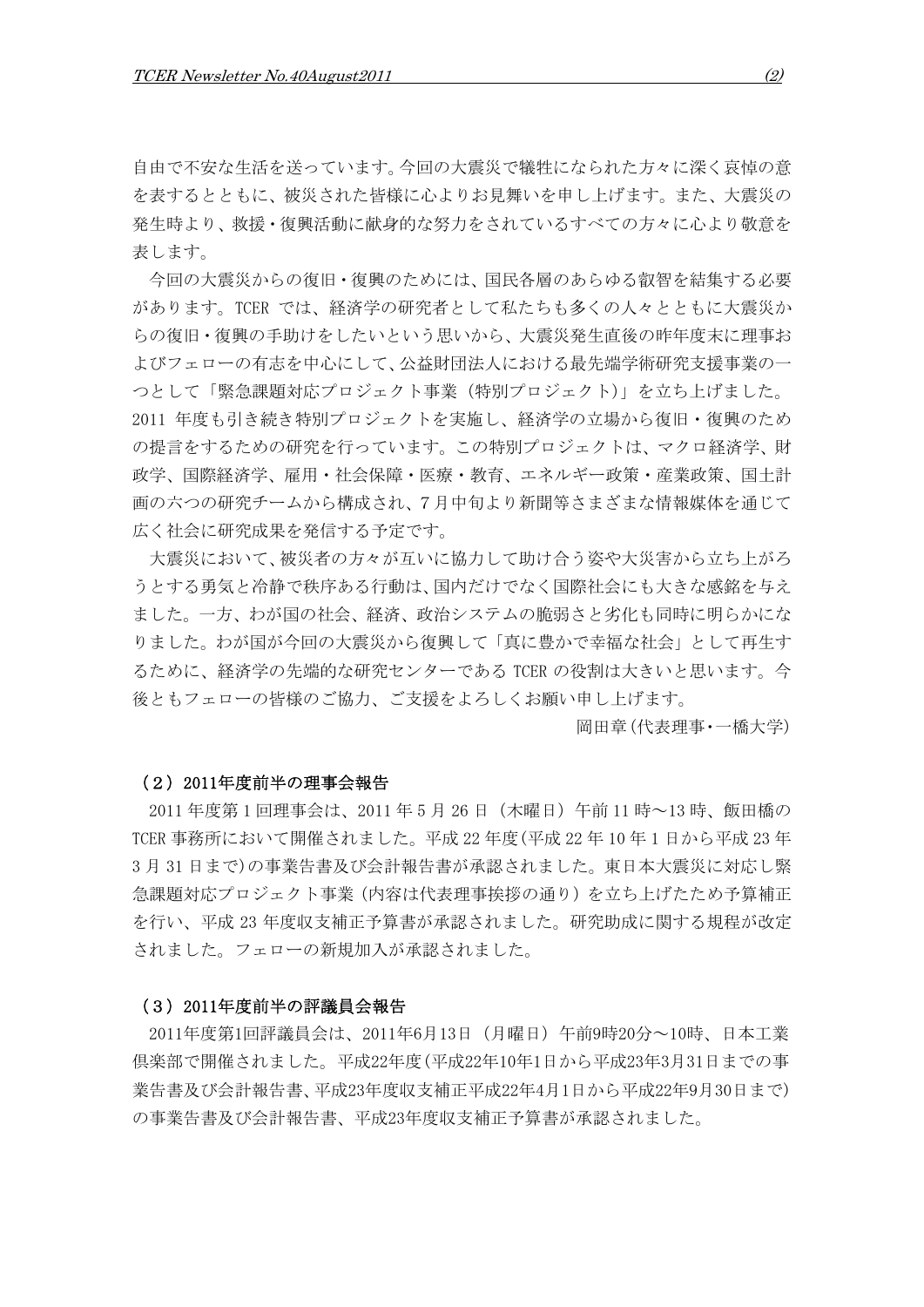### (4)2011年度研究助成決定のお知らせ

2008年度より再開されました本研究助成制度は、経済学に関わる理論・実証面での萌 芽的研究を支援することが目的として設立されたものです。公益法人への移行に伴い、 これまで研究員のみと限ってきました応募資格を2009年度よりオープンにすることに なりました。2011年度のTCER研究助成は7件の応募があり、4件に助成することに決定 いたしました。

### (5)東日本大震災に対応した緊急課題対応プロジェクトの経過報告

代表理事挨拶にも紹介されていますように、東日本大震災からの復興へ向けて経済 学の視点からの分析・政策提言を取りまとめるべく、「緊急課題対応プロジェクト」 を立ち上げました。このプロジェクトは六つの研究チームから構成され、7月 19 日か ら日本経済新聞ゼミナール欄に掲載中です。

# 2.コンファレンスご案内・報告

## 公1 国際的学術研究・交流事業

### (1)東アジア研究交流事業(2011 年度 NBER-TCER 東アジア経済セミナー)報告

2011 年度 NBER‐TCER 共催の第 22 回東アジアセミナー(East Asian Seminar on Economics)は、2011 年 6 月 24 日、25 日の日程で北京大学にて開催されました。今年 度のテーマは、「政府の役割」(The Role of Government)でした。中韓の政府系投資フ ァンドの役割、米の電力規制緩和の結果としての原子力発電所の効率化などが特に印 象的だったと報告を受けました。TCER からは、伊藤隆敏 (東京大学) がオーガナイザ ーおよび討論者として参加、近藤絢子(法政大学)が著者として参加、細野薫(学習 院大学)、野口晴子(国立社会保障·人口問題研究所)が討論者として参加しました(敬 称略)。プログラムは下記のとおりです。

Friday, June 24:

Session 1. International Finance and Trade

9:00 am

Qingyuan Du, Columbia University

Shang-Jin Wei, Columbia University and NBER

A Darwinian Perspective on the Chinese Exchange Rate

Discussants: Francis Lui, Hong Kong University of Science and Technology

Jianguo Xu, CCER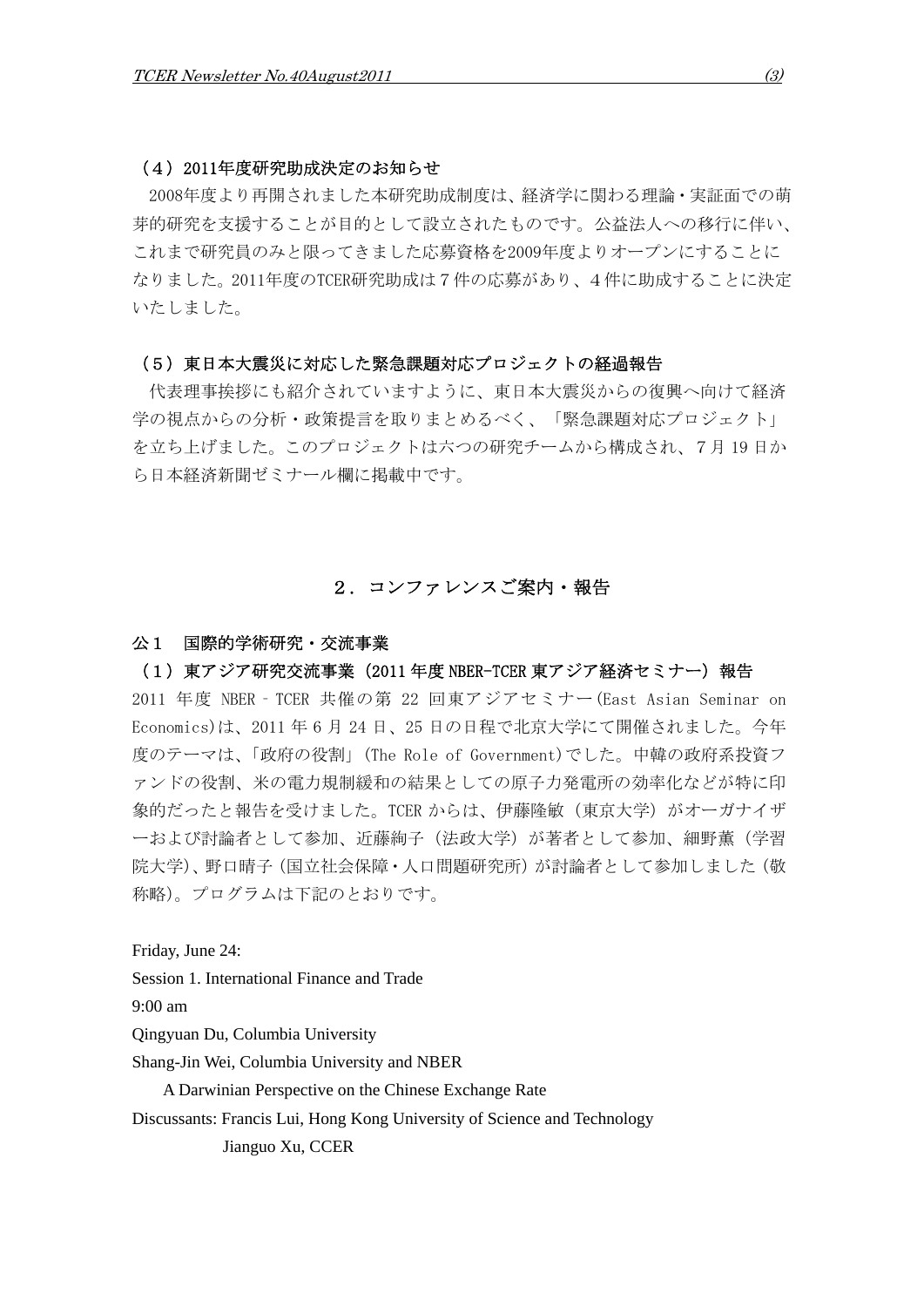### 10:00 am

Martin Berka, Massey University

Michael Devereux, University of British Columbia and NBER What Determines European Real Exchange Rates? Discussants: Andrew Rose, University of California at Berkeley and NBER Shang-Jin Wei, Columbia University and NBER 11:00 am Break

#### 11:15 am

Yi Wen, Tsinghua University Making Sense of China's Excessive Foreign Reserves Discussants: Takatoshi Ito, University of Tokyo and NBER Yiping Huang, CCER

12:15 pm Lunch

### 1:30 pm

Woochan Kim, KDI School of Public Policy and Management Korea Investment Corporation: Its Origin and Evolution Discussants: Ludwig Linbo He, China Investment Corporation Yiping Huang, CCER

2:30 pm Break

2:45 pm

Binkai Chen, Central University of Finance and Economics

Yang Yao, CCER

The Cursed Virtue: Government Infrastructural Investment and Household Consumption in Chinese Provinces

Discussants: Renato Reside, University of the Philippines

Mark Spiegel, Federal Reserve Bank of San Francisco

Session 2. Financial Markets, Consumption and Taxation

3:45 pm Hyung-Kwon Jeong, Bank of Korea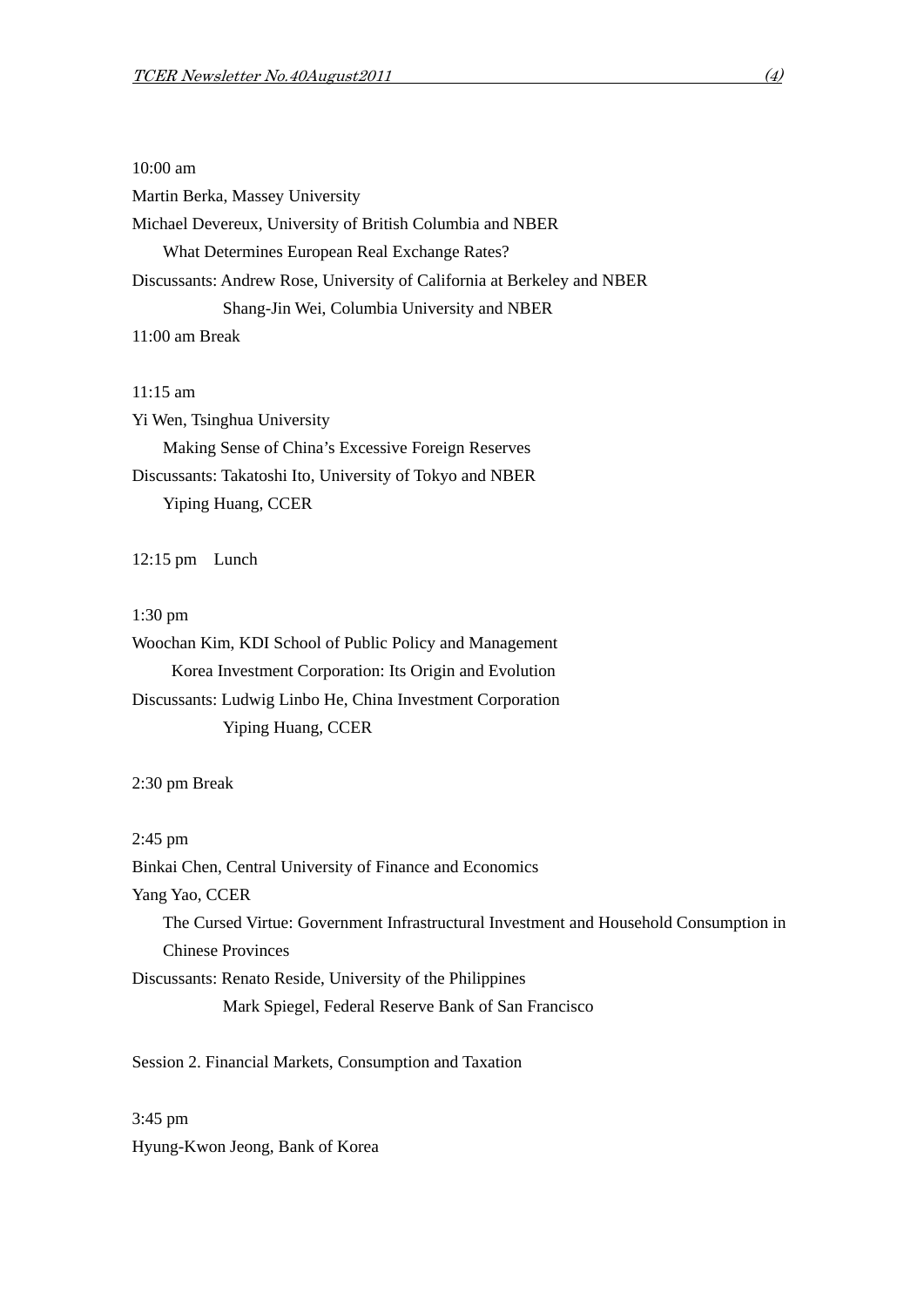Sung Wook Joh, Seoul National University

Risk Taking of "TBIF" Banks in a Concentrated Market: Evidence from Surviving Banks after a Financial Crisis

Discussants: Kaoru Hosono, Policy Research Institute, Ministry of Finance Renato Reside, University of the Philippines

4:45 pm Adjourn by Bus

Saturday, June 25: 8:30 am Zvi Bodie, Boston University Joseph Cherian, National University of Singapore Chua Wee Kang, National University of Singapore Worry-Free Inflation-Indexing for Sovereigns: How Governments can Effectively Deliver Inflation-Indexed Returns to their Citizens and Retirees Discussants: Kaoru Hosono, Policy Research Institute, Ministry of Finance Qing Liu, Tsinghua University

9:30 am

Chong-En Bai, Tsinghua University Binzhen Wu, Tsinghua University Payroll Tax and Household Consumption Discussants: Martin Berka, Massey University Bruce Meyer, University of Chicago and NBER

10:30 am Break

10:45 am

Bruce Meyer, University of Chicago and NBER

James Sullivan, University of Notre Dame

Consumption and Income Inequality in the U.S. Since the 1960s Discussants: Lucas Davis, UC, Berkeley and NBER Yongheng Deng, National University of Singapore

11:45 am Shin-Horng Chen, CIER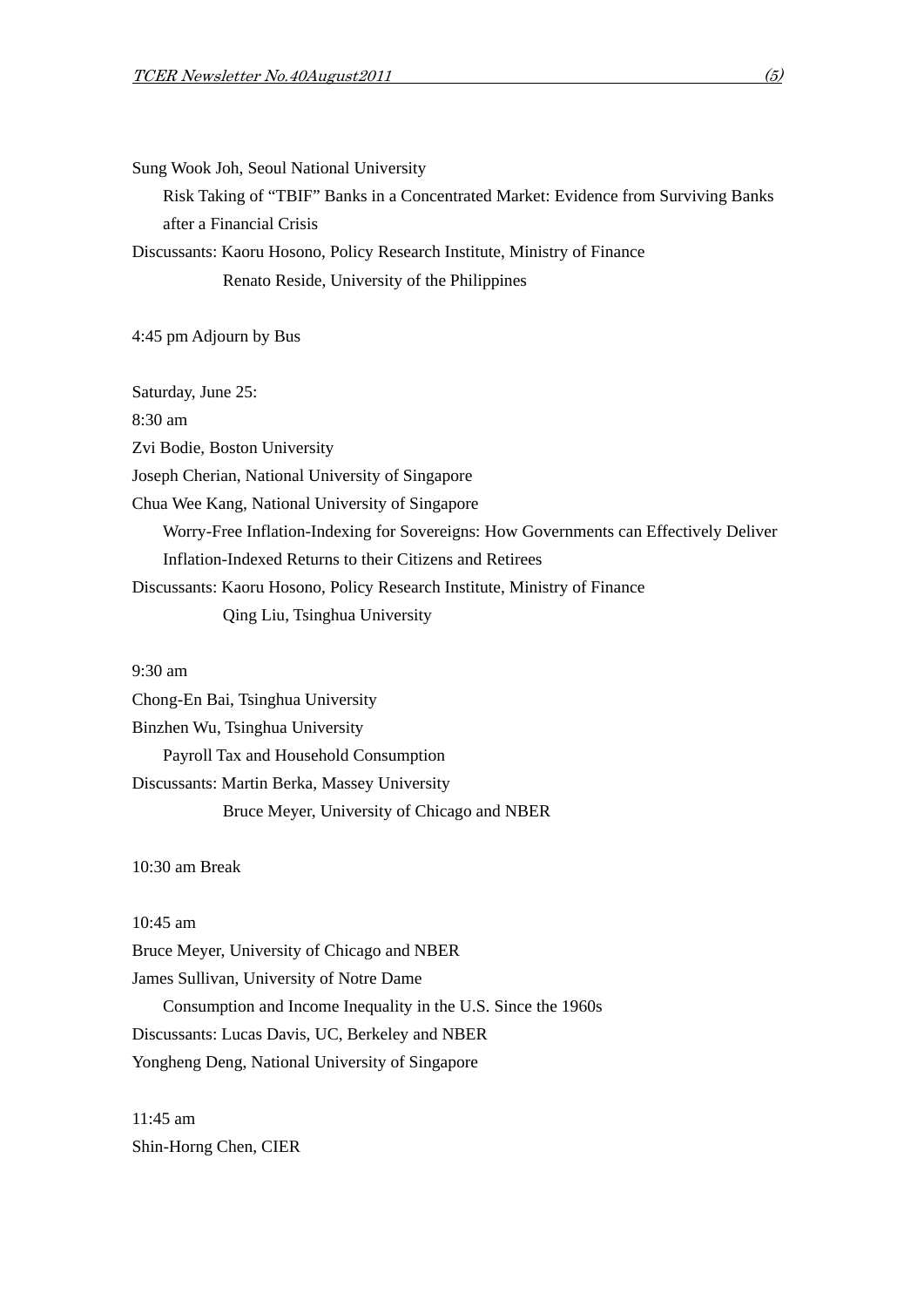Meng-chun Liu, CIER

Pei-Chang Wen, CIER

The ECFA and Its Effect on Cross-Strait Trade and Investment: A Taiwanese Perspective Discussants: Somkiat Tangkitvanich, TDRI Miaojie Yu, CCER

12:45 pm Lunch

Session 3. Regulated Industries (Nuclear, Health Care) 2:00 pm Lucas Davis, UC, Berkeley and NBER Catherine Wolfram, UC, Berkeley and NBER Deregulation, Consolidation, and Efficiency: Evidence from U.S. Nuclear Power Discussants: Somkiat Tangkitvanich, TDRI Jintao Xu, Peking University

3:00 pm Break

3:15 pm

Ayako Kondo, Osaka University Hitoshi Shigeoka, Columbia University Effects of Universal Health Insurance on Health Care Utilization and Health Outcomes: Evidence from Japan Discussants: Janet Currie, Columbia University and NBER Haruko Noguchi, National Institute of Population and Social Security Research

4:15 pm

Janet Currie, Columbia University and NBER

Erdal Tekin, Georgia State University and NBER

Is the Foreclosure Crisis Making Us Sick?

Discussants: Yongheng Deng, National University of Singapore

Haruko Noguchi, National Institute of Population and Social Security Research

# (2) 環太平洋地域研究交流事業(**2011** 年度アジア危機コンファレンス)報告

2011 年度環太平洋地域研究交流事業として行われた「アジア危機コンファレンス」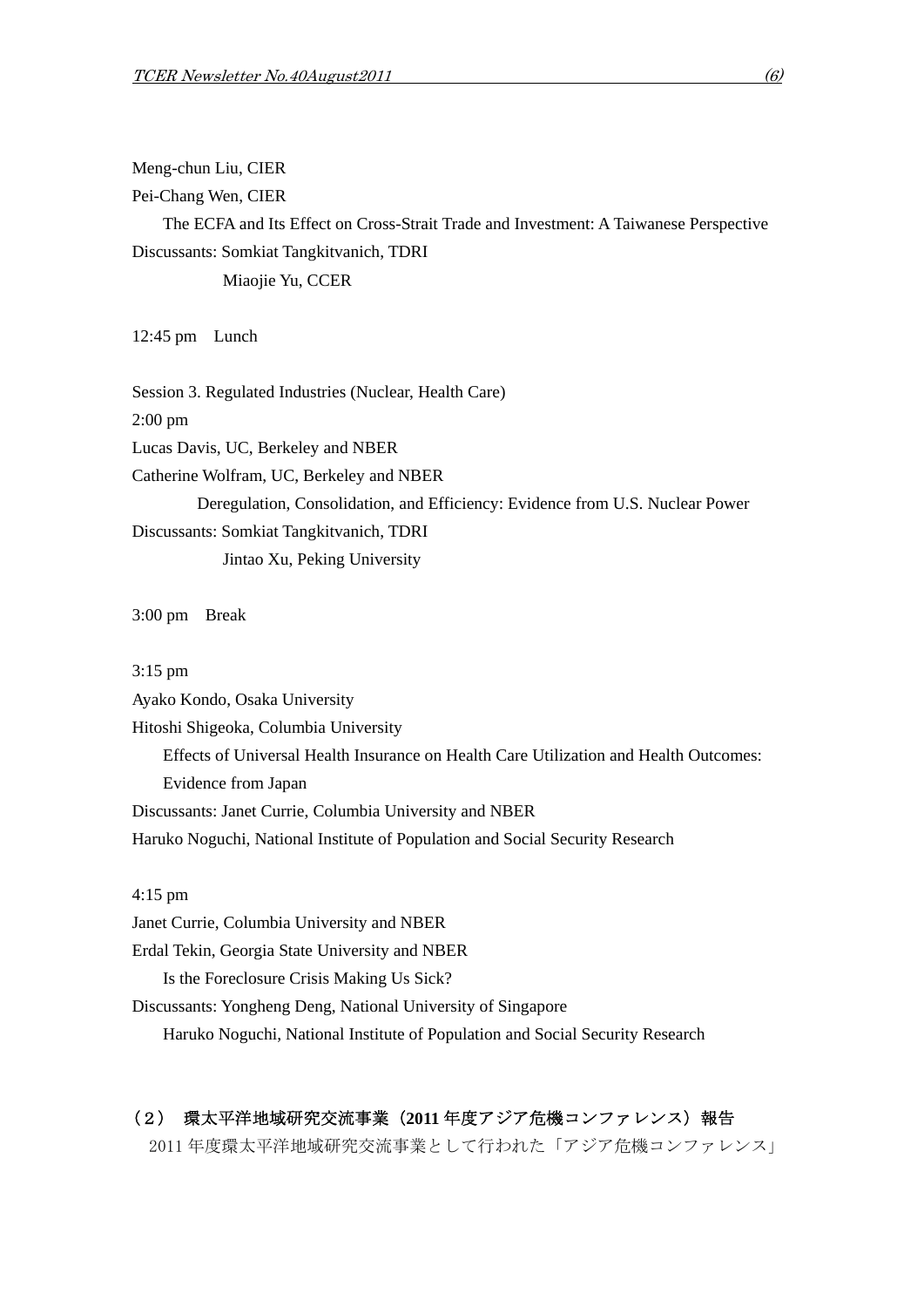は、2011年6月24日 (金)と25日 (土)の両日、韓国釜山のプサン国立大学で APEA コンファレンスの特別セッションとして行われました。TCER の特別セッションでは、 河合正弘アジア開発銀行研究所所長が、"Implications of the triple disasters for Asia"というテーマで日本の大震災が日本経済およびアジア経済に及ぼす影響につい て、詳細なデータ分析の紹介と問題提起を行った後、関連テーマに関して参加者と議 論を行いました。

1997 年のアジア通貨危機や 2008 年の世界金融危機を経験した東アジア経済は、その 後順調に回復を示したものの、危機の再発防止に向けた分析やそのための制度設計は 依然として重要な研究テーマです。当時の経済危機はきわめて深刻なものであり、そ の教訓はそれまでの東アジアの経済システムの是非を含めて数多くの論争を生み出し ています。そうしたなかで、今回の日本の大震災がいかなる影響を及ぼすかについて は、参加者の関心も非常に高いものでした。コンファレンスには、アジア太平洋諸国 の研究者を中心に世界各国から経済学者が参加し、東アジア諸国が直面する重要な政 策的課題を経済学の観点から活発に議論が展開され、有意義なものとなりました。

コンファレンスには、TCER から福田慎一(東京大学)、塩路悦朗(一橋大学)、櫻川 昌哉(慶応義塾大学)、竹田陽介(上智大学)らが参加しました(敬称略)。また、コ ンファレンス全体の詳細は、http://www.apeaweb.org/confer/bus11/index.htm で閲覧 可能です。

### 公2 学術研究交流促進事業

### (1)国際学術研究機関交流事業(**2011** 年度 **NERO** コンファレンス)報告

2011 年度 NERO コンファレンスは、2011 年 6 月 20 日、パリの OECD 本部で開催さ れ、TCER からは神林龍(一橋大学)が出席しました(敬称略)。本年度のトピックは 労働市場であり、セッション毎にいくつかの発表が行われ、活発な討議が行われまし た。参加人数は 30 人前後で、9 時より 17 時までほぼ予定通りに進められました。

参加者の神林氏からは次のような意見を頂戴しました。

会議前半は最近の経済危機に対する労働市場の反応について、OECD 全体や各国の 経験(米国、英国、カナダ、チェコ、オランダ)を報告するものが中心となった。金 融危機直後は世界恐慌の再来といわれたものの、各国の労働市場の反応はそれほど深 刻ではなく、むしろ回復が遅れていることが問題視された。この労働市場の反応には 諸制度が関わっていることが OECD より指摘されたものの、各国にはそれぞれ、2000 年代から持続する変化が根底にあることが相次いで報告され(たとえば米国では労働 参加率が 2000 年前後から持続的に下落し続けている)、皮相な制度分析では原因がつ かめないことが示唆された。もっとも、日本、ドイツ、フランスや北欧など主要国に 関する報告が欠け、全体像を見渡すには不足したラウンドだった。後半は特定国の労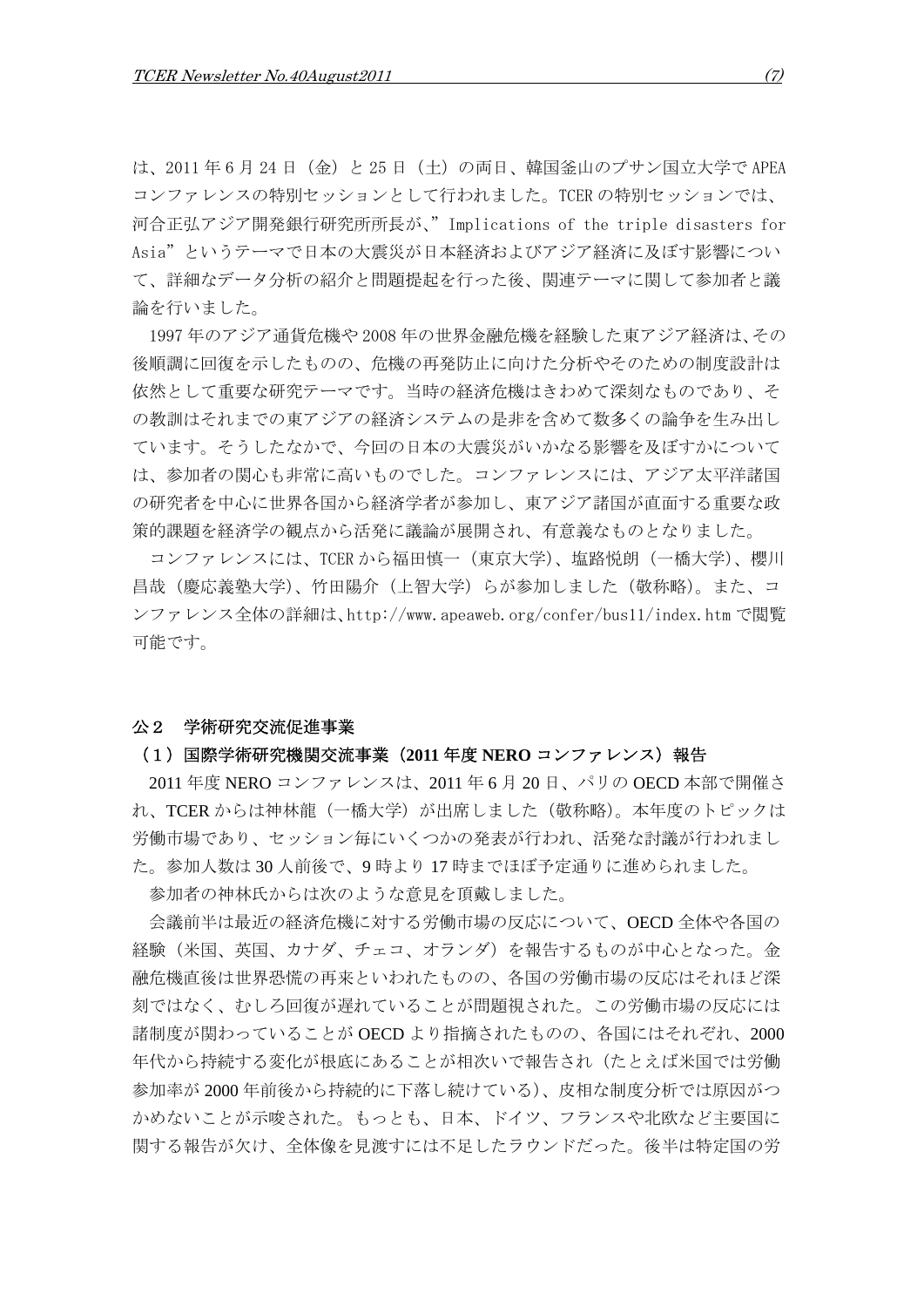働市場に関する報告が中心で、ブラジルの最近の動向やアイルランドでの職業訓練効 果に関する検証報告など目新しいものも散見された。

しかし 1 日で 16 本の報告、30 分で立ちながらサンドイッチをほおばる昼食という強 行日程のわりに、オリジナルな学術論文の報告だったのは数本にとどまった。各国の 経済シンクタンクが集まるという性格上、近年、とくに金融危機後の動向についての サマリーが求められていたのかもしれない。報告者の力量不足もあり十分なコミュニ ケーションがとれたとは言い難いのが反省点だろう。

会議のプログラム、発表論文は次の通りです。

### 09:00-09:15 Introduction

09:15-12:15 Round 1: Labour markets in the crisis

1.1. Cross-country presentations

[09:15-10:45; each presentation lasts 15-20 minutes followed by 10-15 minutes discussion] Alain de Serres, OECD

Labour market adjustments to the crisis

Karl Aiginger, WIFO

Differences in labour market performance in the crisis

Paul Swaim

OECD income support policies during the crisis

### 1.2. Country-specific presentations

[10:45-12:15; each presentation lasts 10-15 minutes followed by 0-10 minutes discussion]

Alexandre Mas, NBER

The US labour market in the current crisis

Jonathan Portes, NIESR

Youth unemployment in the UK in the crisis

# Bill Robson, CD Howe

The Canadian labour market in the recent crisis

Lubomir Lizal, CERGE-EI

Czech firm-level labour demand in the crisis

### Rob Euwals, CPB

Dutch labour market adjustment in the recent crisis

Sandwich lunch (30 minutes)

### 12:45-14:45 Round 2: Policy reform going forward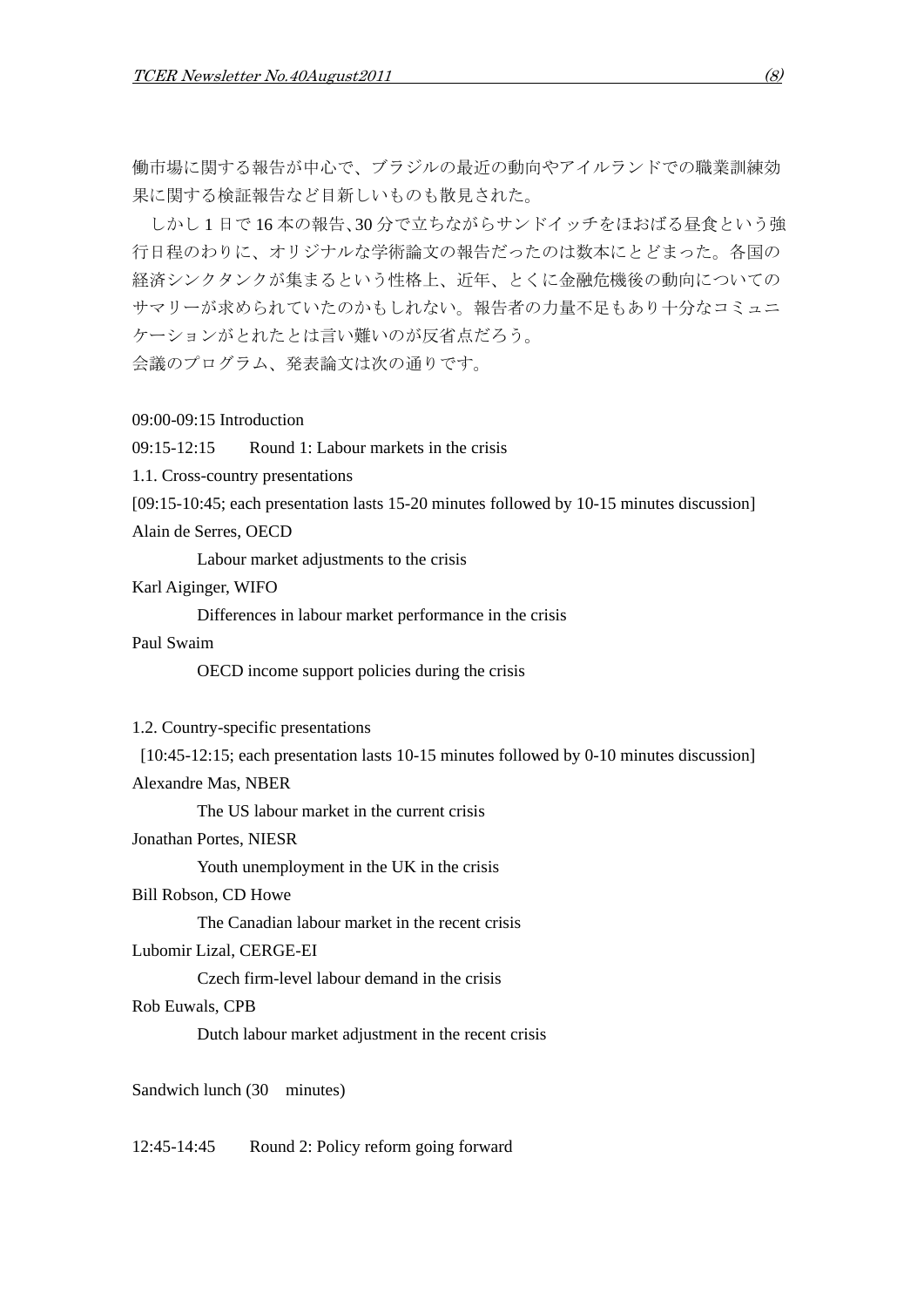[Each presentation lasts 15-20 minutes followed by 10-15 minutes discussion] Alain de Serres, OECD Policies to prevent unemployment persistence Didier Blanchet, INSEE Low-wage policies Alexandre Mas, NBER Effectiveness of active labour market policies Philip O'Connell, ESRI Activation and training programmes 14:45-16:15 Round 3: Specific labour market issues [Each presentation lasts 15-20 minutes followed by 10-15 minutes discussion] Fernando de Holanda Barbosa Filho, FGV The labour market in Brazil Rob Euwals, CPB Labour market flexibility in the Netherlands Ryo Kambayashi, TCER Long-term employment and job security in the United States and Japan Hélène Périvier, OFCE Gender effects of the economic crisis on the labour market in six European countries 16:15-16:45 Round 4: Wrapping up Background papers: Aiginger, K. (2011), Why performance differed across countries in the recent crisis: how country performance in the recent crisis depended on pre-crisis conditions Card, D., J. Kluve and A. Weber (2010), Active labour market policy evaluations: a meta-analysis

Kambayashi, R. and T. Kato (2011), Long-term employment and job security over the last twenty-five years: a comparative study of Japan and the U.S.

# (2)**TCER** 定例研究会(**2010** 年度 **TCER** 研究会)報告

2011 年度の TCER 研究会は一橋大学にて、一橋大学の経済理論ワークショップ、国際 貿易・投資ワークショップ、産業・労働ワークショップ、マクロ・金融ワークショップ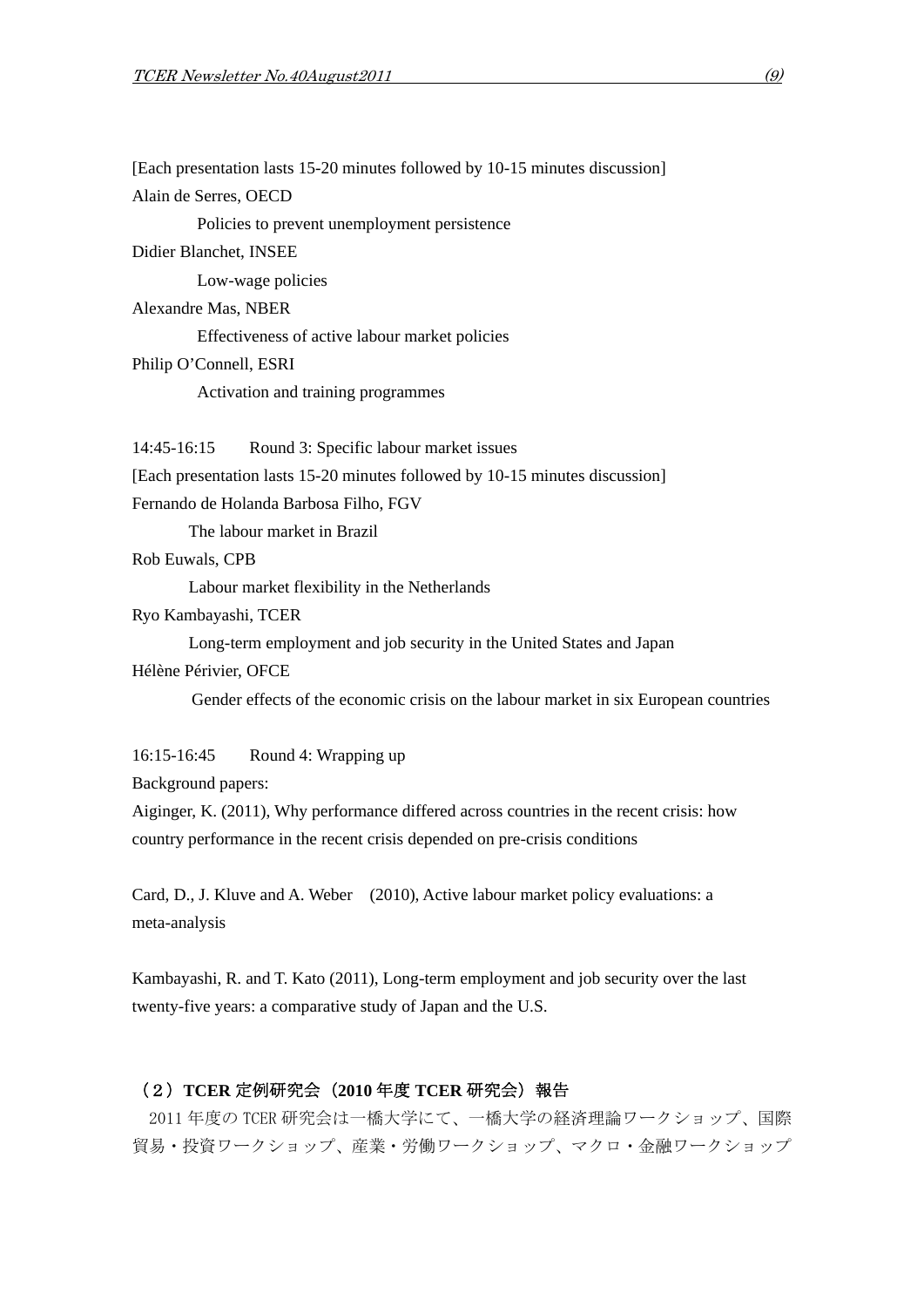との共同開催の形で開催されます。各ワークショップの開催予定は http://www.ier.hit-u.ac.jp/Japanese/news/seminar\_list.html に最新の情報があります(このリンクは一橋大学経済研究所で開催される全ての研究会 が掲載されています、TCER 研究会とは直接関係のない研究会も含まれていますのでご 注意ください)。

日 時 2011/3/7 (月) 10:30~ 場 所 磯野研究館 3階 第1研究小集会室 報告者 脇 雄一郎氏 (ミネソタ大学大学院生) 題 名 "Efficient Risk Sharing under Endogenous Skill Formation: Quantitative Implications"

日 時 2011/4/7 (木) 16:30~18:00

場 所 磯野研究館3階 研究集会室

報告者 田中知美氏 (Arizona State University)

題 名 "Exchange Economies with Indivisibilities and Finitely Many Agents" (with Marcus Berliant)

日 時 2011/4/19 (火) 16:30~18:00 場 所 第2研究棟2階 報告者 齋藤哲哉氏 (ニューヨーク州立大学バッファロー校) 題 名 "Urbanization Increases the Velocity of Money: A Money-Search Model and Evidence"

日 時 2011/4/21 (木) 16:30~18:00 場 所 磯野研究館 3階 研究集会室 報告者 石川竜一郎氏 (筑波大学) 題 名 "Beauty Contests and Asset Prices under Asymmetric Information" (with Noritaka Kudoh)

日 時 2011/4/28 (木) 16:30~18:00 場 所 磯野研究館 3階 研究集会室 報告者 奥井 亮氏 (京都大学経済研究所) 題 名 "The Binarized Scoring Rule of Belief Elicitation" (with Tanjim Hossain)

日 時 2011/5/10 (火) 16:30~18:00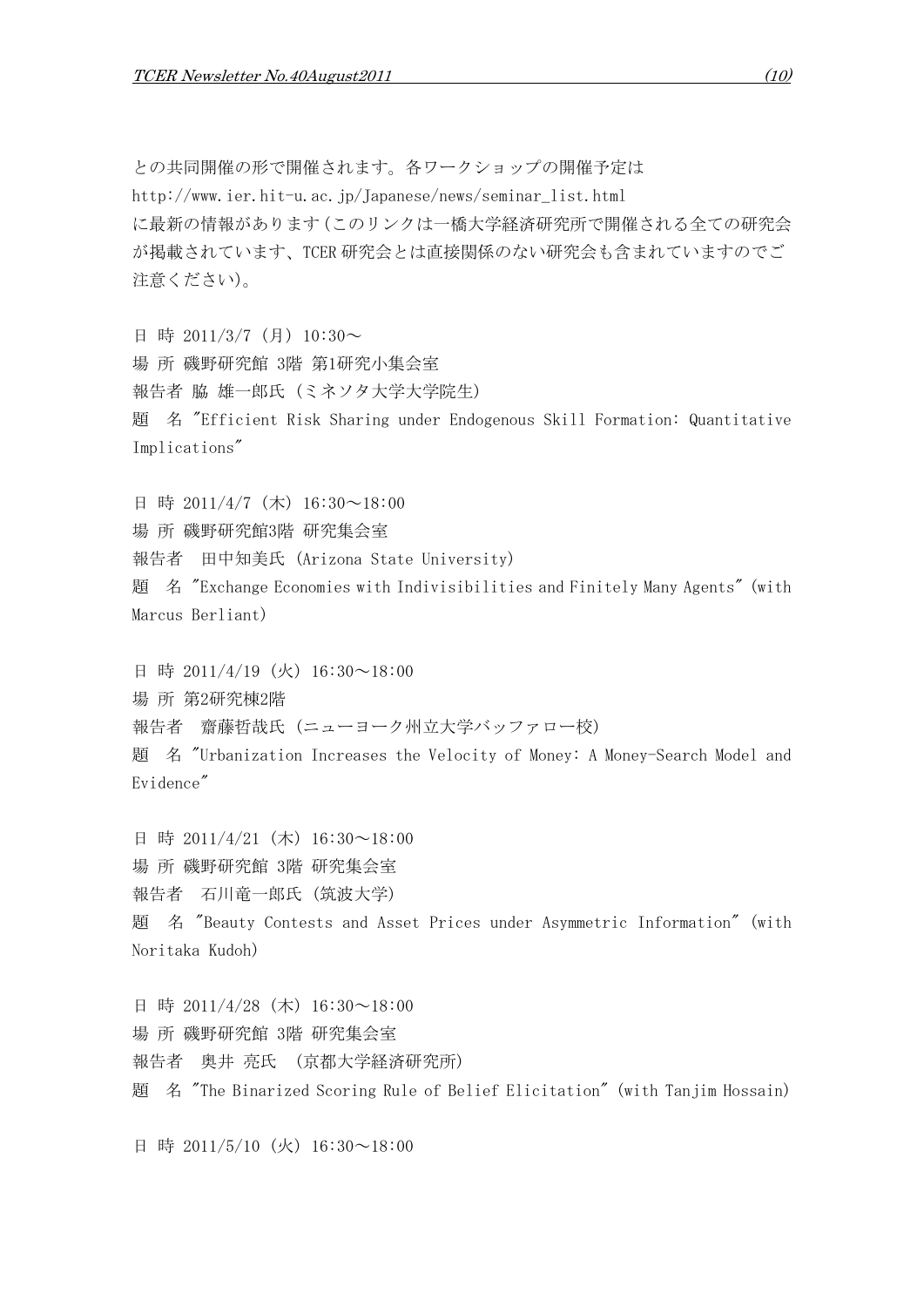場 所 第2研究棟2階 報告者 澤田 充氏 (日本大学) 題 名 "Interbank Networks in Prewar Japan: Structure and Implications" (coauthored with Tetsuji Okazaki)

日 時 2011/5/12 (木) 16:30~18:00 場 所 磯野研究館 3階 研究集会室 報告者 小原一郎氏 (UCLA) 題 名 "On Collusion in Bertrand Competition"

日 時 2011/5/17 (火) 16:30~18:00 場 所 第2研究棟2階 報告者 Worawat Margsiri (Fordham University) 題 名 "The Impact of Holdup Problems in Early Supplier Involvement on New Product Development Preference"

日 時 2011/5/19 (木) 16:30~18:00 場 所 磯野研究館 3階 研究集会室 報告者 宇井貴志氏 (横浜国立大学) 題 名 "Global Games and Ambiguous Information: An Experimental Study"

日 時 2011/5/24 (火) 16:30~ 場 所 経済研究所 4階 共同研究室 報告者 澤田康幸 (東京大学) 題 名 "How is Consumption Smoothed against Income and Asset Shocks Induced by an Earthquake? The Case of the Chuetsu Earthquake" (with Hidehiko Ichimura and Satoshi Shimizutani)

日 時 2011/5/26 (木) 16:30~18:00 場 所 磯野研究館 3階 研究集会室 報告者 高宮浩司氏 (新潟大学) 題 名 "Complexity Consideration on the Existence of Strategy-Proof Social Choice Functions"

日 時 2011/5/31 (火) 16:30~18:00 場 所 第2研究館 2階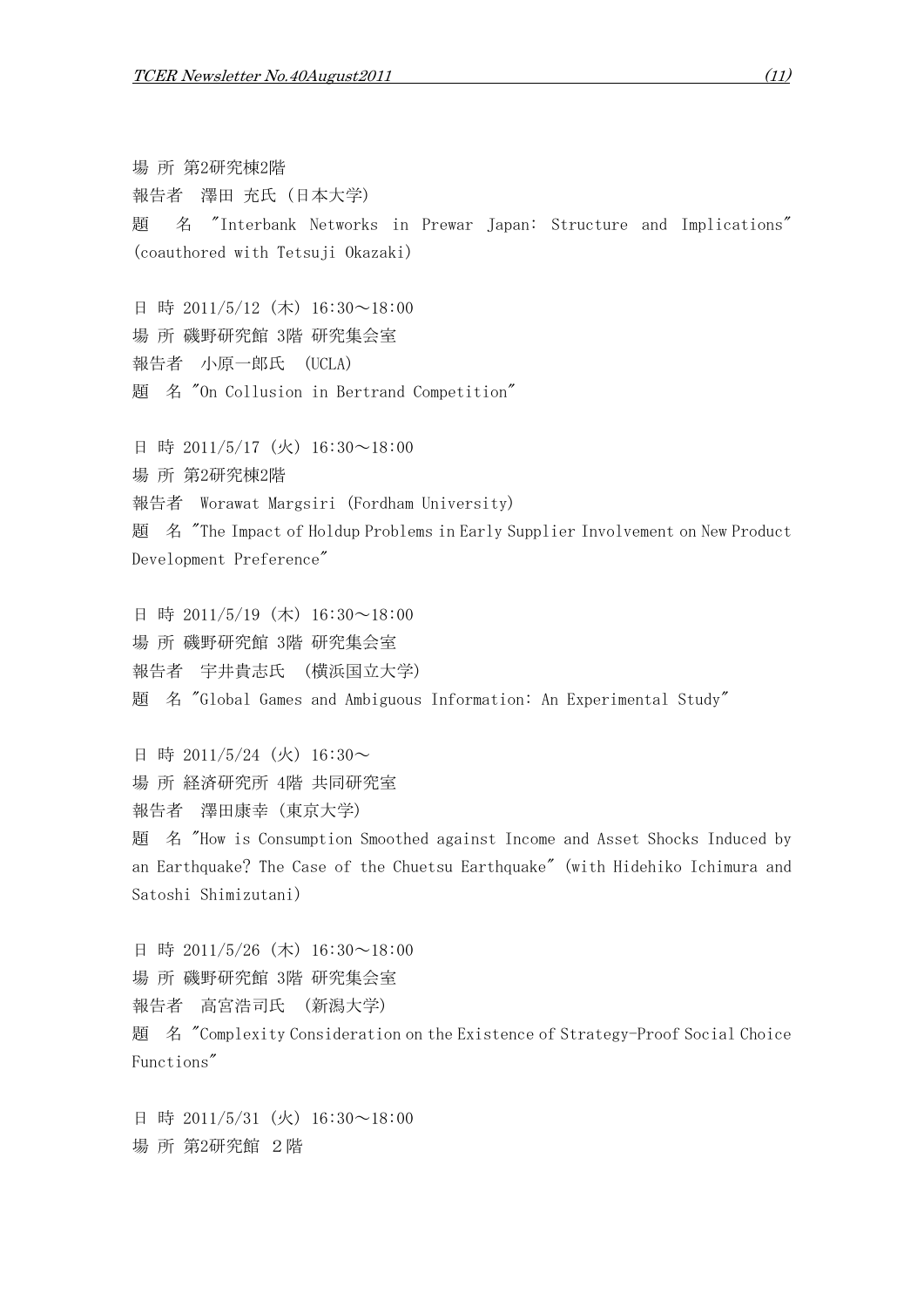報告者 Marcus Asplund (Royal Institute of Technology, Professor) 題 名 "Did the Swedish Tobacco Monopoly set Monopoly Prices?"

日 時 2011/6/7 (火) 16:30~

場 所 経済研究所 4階 共同研究室

報告者 堀井 亮氏 (東北大学)

題 名 "Natural Disasters in a Two-Sector Model of Endogenous Growth: An Extension to Non-Insurable Risks" (with Masako Ikefuji)

日 時 2011/6/9 (木) 16:30~18:00 場 所 磯野研究館 3階 研究集会室 報告者 林 貴志氏 (テキサス大学オースティン校) 題 名 "Consistent Updating of Social Welfare Functions"

日 時 2011/6/14 (火) 16:30~18:00 場 所 第2研究棟 2階 報告者 植杉威一郎 (一橋大学) 題 名 "Effects of a Mega Bank Merger on the Borrowing Costs and Firm-bank Relationships" (coauthored with Taisuke Uchino)

日 時 2011/6/16 (木) 16:30~18:00 場 所 磯野研究館 3階 研究集会室 報告者 森本脩平氏 (大阪大学大学院博士課程) 題 名 "Ascending Auction with Income Effect: Strategy-proof and Efficient Allocation Rules of Heterogeneous Indivisible Goods" (joint with Shigehiro Serizawa)

日 時 2011/6/21 (火) 16:30~ 場 所 経済研究所 4階 共同研究室 報告者 柳川範之氏 (東京大学)・平野智裕氏 (東京大学) 題 名 "Asset Bubbles, Endogenous Growth, and Financial Frictions"

日 時 2011/6/21 (火) 16:30~18:00 場 所 第2研究棟 2階 報告者 中嶋 亮氏 (横浜国立大学) 題 名 "Localized Knowledge Spillovers and Patent Citations: A Distance-based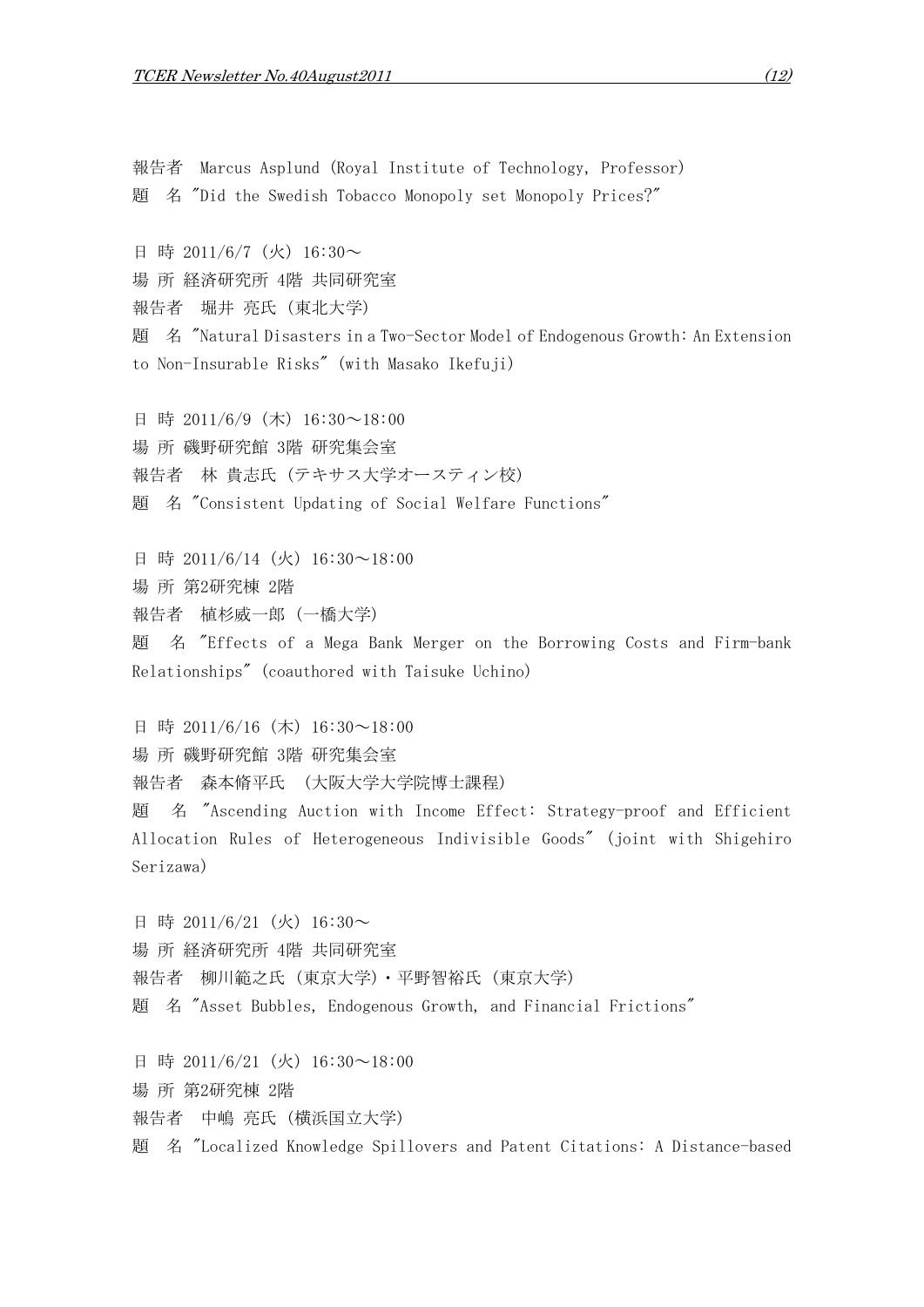Approach" (with Yasusada Murata, Ryosuke Okamoto, Ryuichi Tamura)

日 時 2011/7/5 (火) 16:30~ 場 所 経済研究所 4階 共同研究室 報告者 Robert Dekle (University of Southern California) 題 名 "A Quantitative Analysis of China's Structural Transformation" (with Guillaume Vandenbroucke)

日 時 2011/7/5 (火) 16:30~18:00 場 所 第2研究棟 2階 報告者 中島賢太郎氏 (東北大学) 題 名 "Transactions as a Source of Agglomeration Economies: Buyer-Seller Matching in the Japanese Manufacturing Industry"

日 時 2011/7/12 (火) 16:30~18:00 場 所 磯野研究館 3階 小集会室 報告者 杉田洋一氏 (Stockholm School of Economics) 題 名 "Matching, Quality, and Comparative Advantage: A Unified Theory of Heterogeneous Firm Trade"

日 時 2011/7/14 (木) 16:30~18:00 場 所 磯野研究館 3階 研究集会室 報告者 鈴木彩子氏 (早稲田大学) 題 名 "Asymmetric Bidding and Participation Between Incumbents and Entrants in Electric Power Procurement Auctions"

日 時 2011/7/19 (火) 16:30~ 場 所 経済研究所 4階 共同研究室 報告者 宮川 努氏 (学習院大学) 題 名 "Product Switching and Firm Performance in Japan? Empirical Evidence in the Japanese Manufacturing Sector‐"

日 時 2011/7/21 (木) 16:30~18:00 場 所 磯野研究館 3階 研究集会室 報告者 三浦慎太郎氏 (ワシントン大学セントルイス大学院博士課程) 題 名 "Manipulated News: Electoral Competition and Mass Media"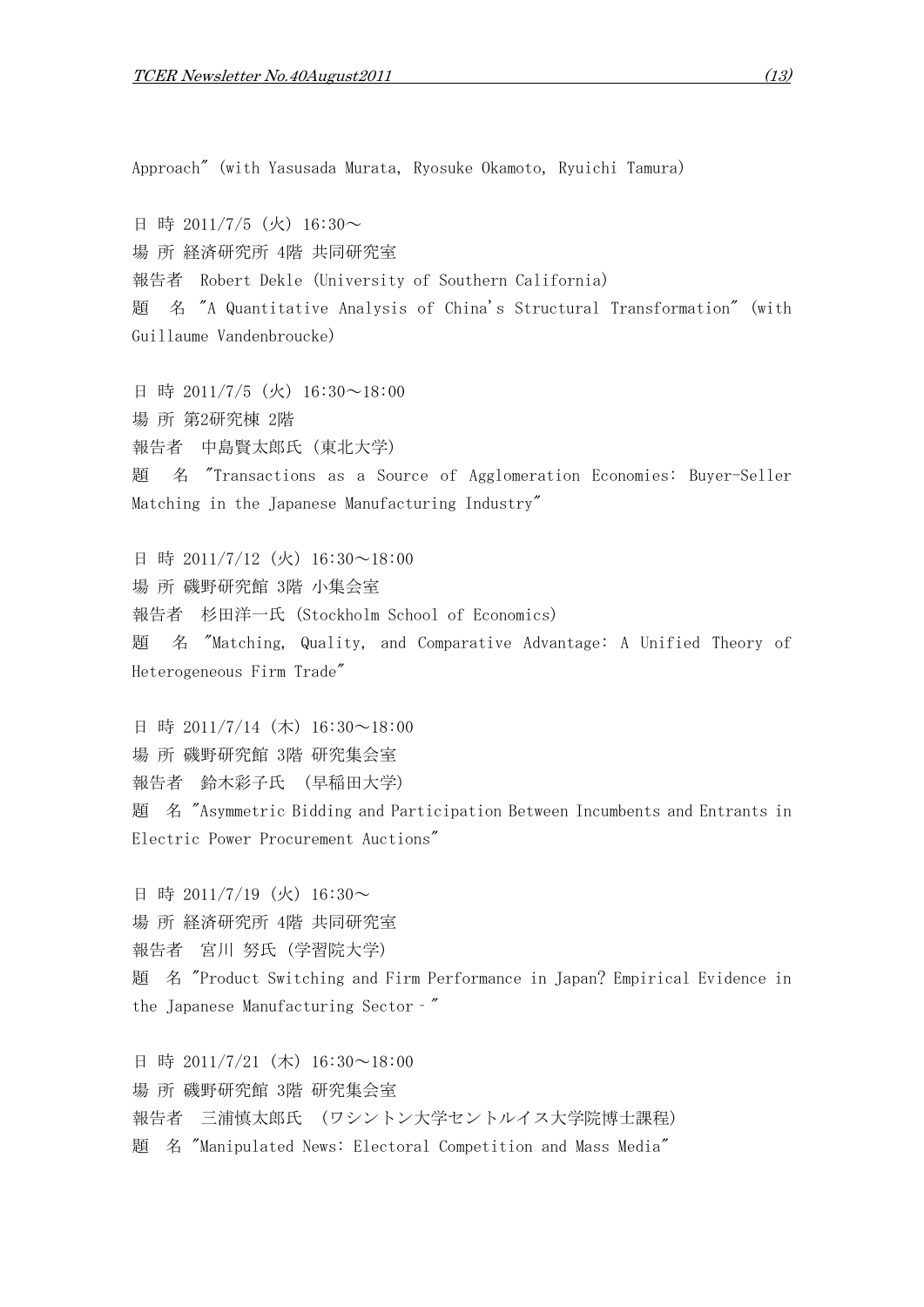日 時 2011/7/21 (木) 16:30~18:00

場 所 マーキュリータワー 5階 会議室

報 告 者 Richard Baldwin (Graduate Institute of International and Development Studies)

題 名 "Gravity Chains: Estimating the gravity model when trade in parts is important"

### (3)ミクロ経済分析事業(**2011** 年度 **TCER** ミクロコンファレンス)ご案内

2011 年度の TECR ミクロコンファレンスは、第 17 回ディセントラライゼイションコ ンファレンス(DC)との共催で、9 月 16 日(金)、17 日(土)の 2 日間、筑波大学にて 開催されます。例年、日本経済学会秋季大会の前日に開催されてきましたが、本年度は 震災に伴う節電に対応して日本経済学会が 10 月末に延期となりました。そこで、10 月 には多くの大学で新学期が始まっていることから、日本経済学会への参加が日程上困難 な方々のご要望に応え、今年度の TCER コンファレンスは 9 月に 2 日間の予定で開催す ることになりました。

TCER コンファレンスの投稿募集サイトのURLは次の通りです。

http://infoshako.sk.tsukuba.ac.jp/~naoki50/17thDC-CallforPapers.html

投稿締切は 8 月 9 日(火)です。発表論文の投稿だけでなく、コンファレンスへのご 参加を歓迎いたします。参加人数確認のため、参加を予定されている方はメールでの事 前登録をお願いいたします。メールの件名を「DC 参加登録」として、渡邊まで、氏名、 所属、連絡先メールアドレスをお知らせください。以上、プログラム委員を代表して、 ご案内申し上げます。

渡邊直樹(オーガナイザー)筑波大学システム情報工学研究科 naoki50@sk.tsukuba.ac.jp

### (4)マクロ経済分析事業(**2011** 年度 **TCER** マクロ・コンファレンス)ご案内

1999 年以来、年に1回 TCER マクロ・コンファレンスが開催されています。2011 年度の第 13 回 TCER マクロ・コンファレンスは、11 月 26 日(土)、27 日(日) に東京(慶応義塾大学)で開催することになりました。

資金提供者は、TCER(東京経済研究センター)、一橋大学物価研究センター、 慶應義塾大学 GSEC 研究所、大阪大学経済学研究科・社会経済研究所等の「人間 行動と社会経済のダイナミクス」に関するグローバルCOEの4機関であり、幹事 は慶應義塾大学経済学部 櫻川昌哉、一橋大学経済研究所 阿部直人、大阪大学社